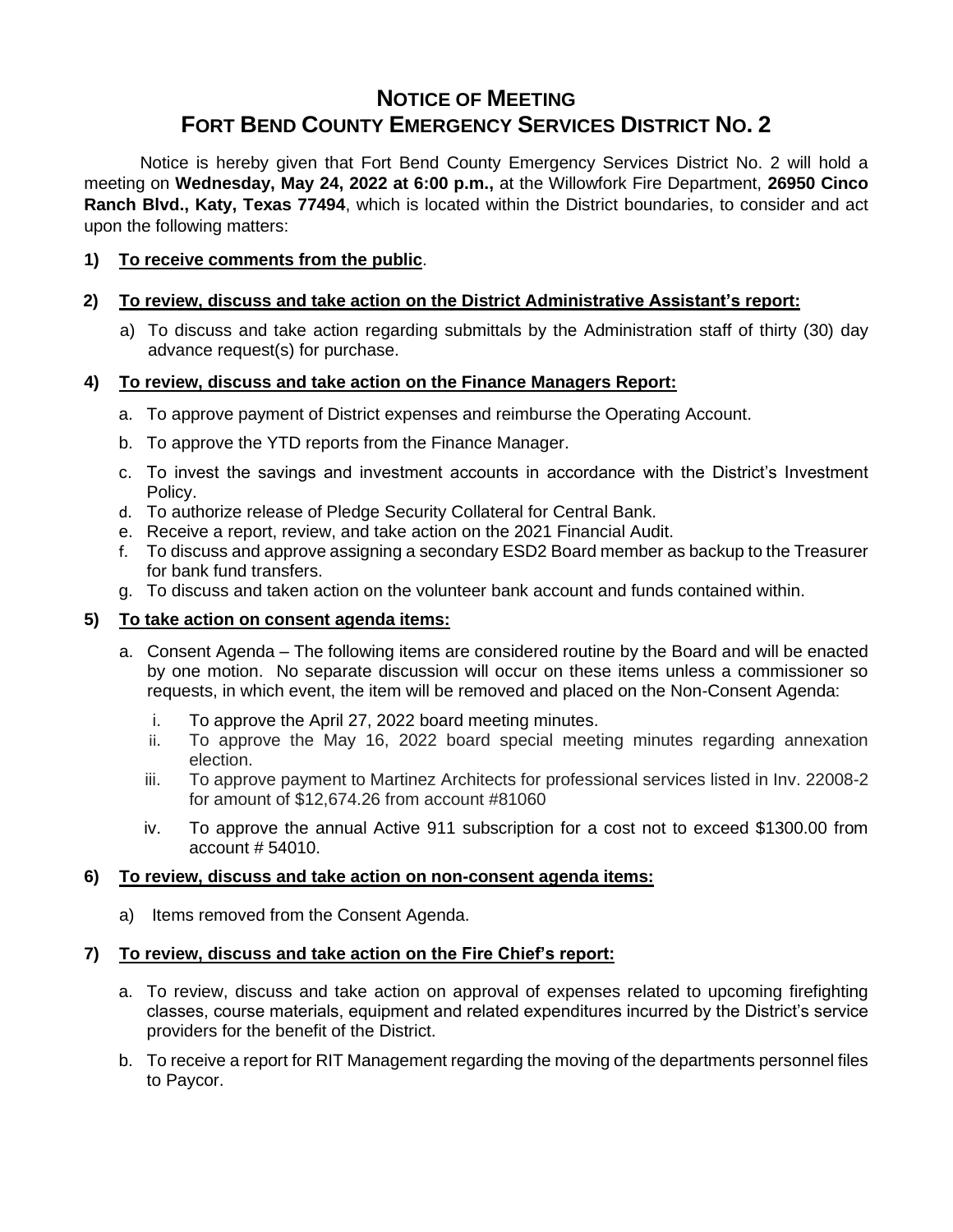Fort Bend County Emergency Services District No. 2 Notice of Regular Board Meeting: May 24, 2022 Page 2

- c. To discuss and take action on approving to move forward with scheduling the annual employee physicals not to exceed \$62,000.00 from account #51018.
- d. To review, discuss and take action on submittals by the Department of thirty (30) day advance request(s) for purchase.
- e. Discuss and take action on providing Health Insurance coverage to retirees in accordance with HB2171, which went into effect this year, pending legal review.
- f. Discuss and take action on upgrades and maintenance of the security camera systems for all 3 stations.

## **8) To review, discuss and take action on Commissioner matters:**

- a. To confirm the June 22, 2022 Board meeting date.
- b. To review, discuss and act on items related to the Annexation.
- c. To designate the location of the District Administrative office.
- d. To discuss cost and consistency of having Coveler & Peeler take over management of ESD 2 board meeting agendas and minutes.
- e. To discuss cost and potential to have Coveler & Peeler work with board secretary on Record Retention and document clean up to align with State requirements.
- f. To discuss the development of a long-term strategic resources draft plan for both the Willowfork FD, as well as the region.
- g. To discuss and elect ESD2 Board seat positions.
- h. To discuss and agree board member protocols.
- i. To receive an update from the board building committee on progress of projects and discuss selection of the CMAR company for the projects.
- j. To discuss sales tax update and take action to run survey on potential for tax collection for future ESD2 projects.
- k. To discuss and take action on the ratification of a continuing contract with a private law firm for the collection of delinquent District Ad Valorem Property Taxes and providing for the payment of up to 20% of the delinquent taxes, penalties, and interest which are collected by the attorney under said contract.
- l. Take action on the imposition of additional penalty on delinquent taxes for 2021 Pursuant to §33.07 of the Property Tax Code and adoption of a resolution regarding the same.
- m. Take action on the imposition of additional penalty on delinquent taxes for 2021 to defray costs of collection by the District's Delinquent Tax Attorney pursuant to §33.08 of the Property Tax Code and Adoption of a Resolution regarding same.
- n. Take action on the imposition of early additional penalty for collection costs for taxes imposed on personal property on delinquent taxes pursuant to §33.11 of the Property Tax Code and Adoption of a Resolution regarding same.

## **9) To review, discuss and take action on the following matters and meet in closed session if necessary:**

- a. Meet in Closed Session pursuant to Government Code §551.071 to consult with legal counsel regarding pending or contemplated litigation, settlement offers or on matters which require confidentiality under the Texas Disciplinary Rules of Professional Conduct of the State Bar of Texas and Tax Code §323.3022 to discuss sales tax matters.
- b. Meet in Closed Session pursuant to Government Code §551.074 to discuss personnel matters.
- c. Reconvene into Open Session and consider taking action on items discussed in Closed Session.